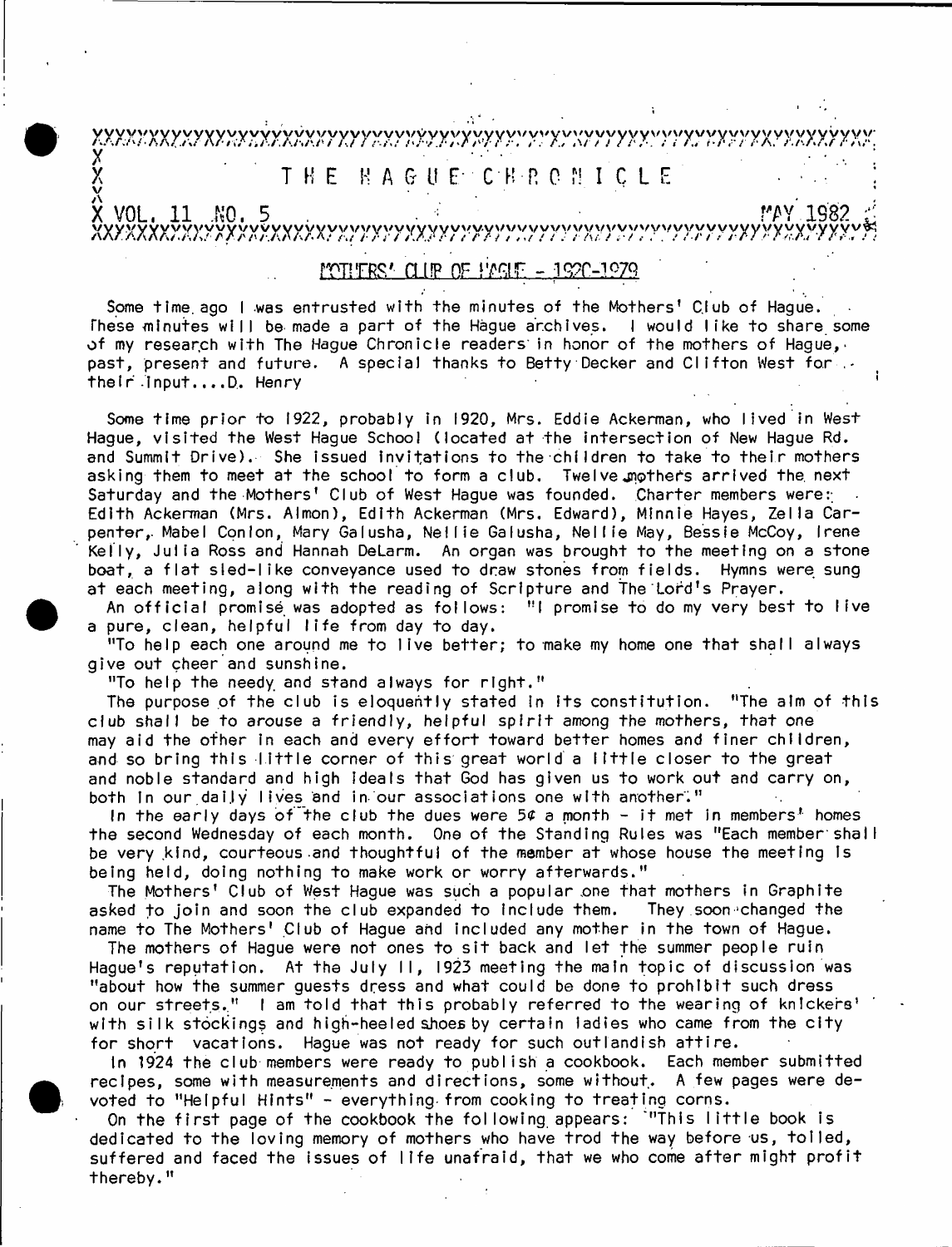## MOTHERS' CLUB CCONT.)

- Sometime between 1925 and 1931 the Mothers' Club moved into its own clubroom on the second floor of the town hall. It was here that they served luncheons and suppers on Election Day, starting the tradition of oyster stew lunches on Election Day which is still carried on by the Hague Fire Department.

In December 1933, instead of having a big Christmas party, the mothers brought food and canned goods for those who might not have a Christmas dinner. They distributed 88 boxes to children (Including popcorn and candy), 8 sunshine boxes to shut-ins, II boxes of food to families, and flowers for a funeral. This was all done on 5¢ a month dues! The secretary noted "AII returned Happy at Heart that they had helped in some way to send cheer into needy homes." -- and no wonder!

It was not all work and no play for the mothers. They also enjoyed many picnics and parties together. They were given the privilege of "camping out" at Monsignor Keegan's Camp Chippewa on Friends Point (now the home of Rev. Harold Commons), after the camp had closed in September. They would go in the afternoon, have supper, a sociable evening and leave for home after a hearty breakfast. Sometimes Rube Haskins, who operated an auto livery, would drive the ladies for trips to Crown Point Bridge or Rogers Rock - all for a fee of \$5.00 a trip.

Eventually the Mothers' Club opened its membership to non-mothers who were made associate members. They were entitled to "enjoy every privilege of the club except the voting of officers."

In 1956 the Mothers' Club began working on cancer dressings, which they continued until the club was disbanded.

In 1962 the second story was removed from the Town Hall and the Mothers' Club moved :to the Baptist Church Annex, with occasional meetings in members' homes.

During the 1970's the membership continued to decline. On March 8, 1979 it was recorded, "By majority vote the Mothers' Club was terminated today. The material on hand plus \$l8.6! in our treasury will be turned over to the Cancer Society in Glens Falls."

Thus ends the saga of the oldest continuous club in the town of Hague. For a period of about sixty years the Mothers' Club of Hague served a rare and beautiful function. In a time before welfare or unemployment benefits, the mothers of Hague took their promise seriously - "to help each one around me to live better" and "to help the needy. A truly remarkable club for which Hague can be proud.

#### \*#\*###\*\*\*\*#######\*##\*\*\*#\*#\*##\*\*\*\*##\*\*#\*\*(#\*###########\*###\*################\*\*\*######\*

## THANKS'

Last September we conducted a te le p h o n e poll which prom pted us to initiate a system for reminding our readers when they have last ma.de a contribution. The month appears under your name on the mailing label. it would seem that this has been working very well and we thank you all very much for keeping us in the black.

## FISH & GAME CLUB WHITE' WATER DERBY

Next meeting will be at the clubhouse on Tuesday, May 18 at 7:30. The 50/50 c.lub winners for this month were: Ken Hurlburt \$25.00 Lee Spencer" 15.00 B i l l W e l l s I 0 . 0 0  $\sim$   $^{\prime}$ 

#### STRAWBERRIES GALORE

June 26 is the day. The Baptist Church Parking Lot is the place. The'Hague Chronicle Staff is sponsoring the third annual community STRAWBERRY SOCIAL for the benefit of the new ambulance fund. Our staff is small  $-$  we can use lots of help. Please volunteer to Mig Broderick, 543-6104.

Plans are being completed for.the 25th annual Hudson River White Water Derby to be held May  $\cdot$ 1 and 2. Novice 'slalom starts at North River at 10 a.m. Sat. followed by Glant Slalom. On Sunday the downriver race from North Creek to Riparius starts at 10 a.m.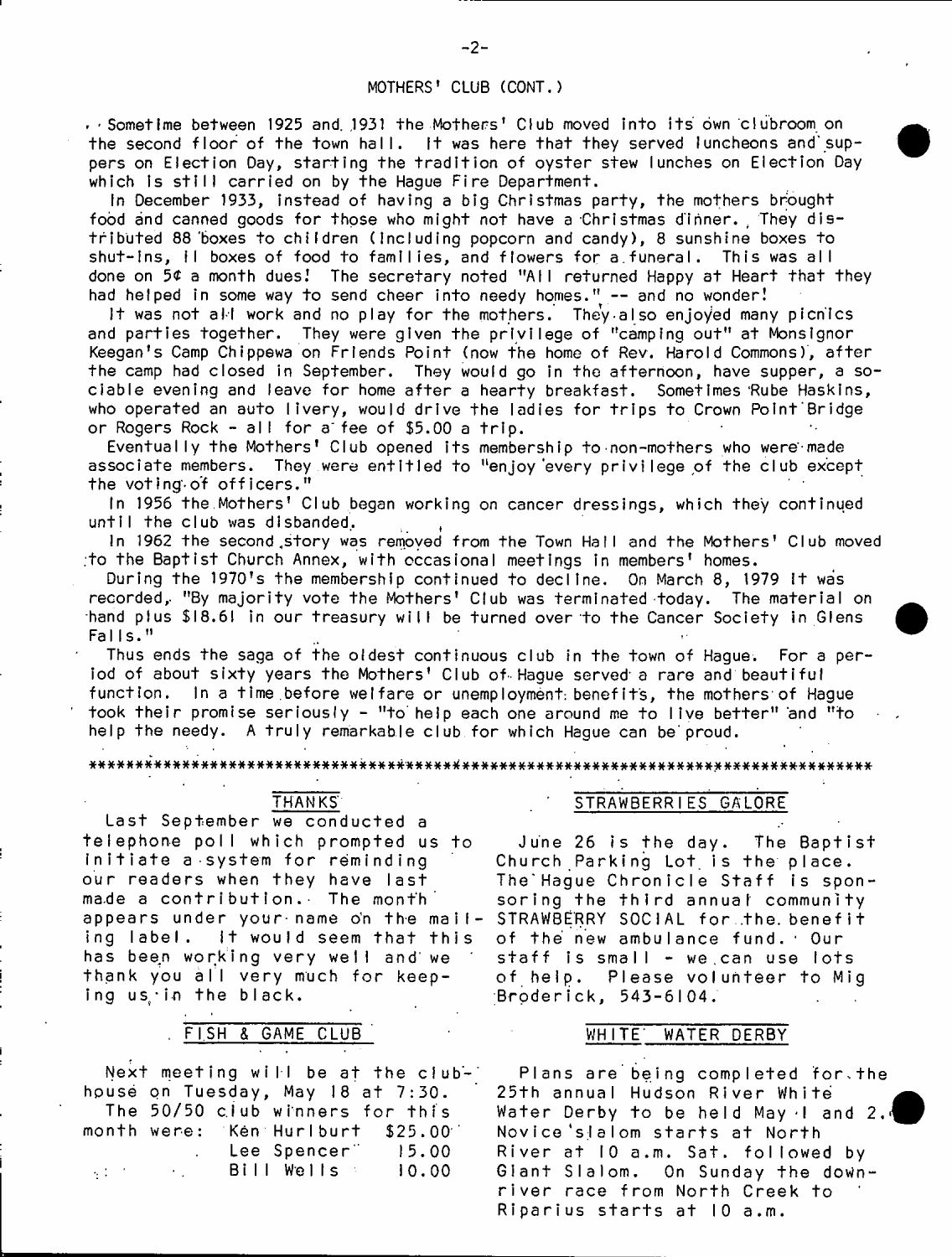## $C - A - R - E$

Capable - Accessible - Responsible - Effective - but Concerned/Caring describes it even better. When their services are needed, the staff of The Moses Ludington Hospital conveys that the individual is important and that they are there to meet their needs.

When Mary Moses, widow of Martin Shattuck died on March 14, 1906, Horace Moses became executor of her estate. As such he was also administrator of a sizeable trust fund set up for community charitable purposes. Following conversations with 'Dr. John" (J.P.J. Cummins) Mr. Moses approached the Town Board suggesting that they raise a committee to discuss the possibility of a hospital. Included in the Shattuck Estate was the Lucius Lewis farm. That farm embraced all that ridge west of Wicker Street where the present hospital and its two predecessors^fhe Emily J. Moses Memorial Building (now referred to as The Pavilion) and the former Moses Ludington Hospital now stand; that hospital currently lacks a function, hopefully not forever.

My first experience with the then Shattuck Hospital was sixtyfour years ago, when Dr. John performed a tonsillectomy on me, over my protest. I recovered quickly, soothed by Cook's vanilla ice cream. Never have I found any ice cream that could match that memory. I spent some time in 1957 in the now "old" hospital, with exceptional tender loving care. More recently I was hospitalized in the "new" Moses Ludington Hospital. The same TLC still exists. We now have a hospital and staff of which our area can be very proud... $J$ . Henry

## CRAFTS SALE

 $\sim$   $\sim$ 

Girl Scout Troop 256, under the leadership of Laura Meade and. Nancy Trombley will hold a crafts sale at The Hague Super Market on Saturday, May 1. Homemade crafts will be welcomed. Time  $-9-2$ 

NOTICE CONCERNING THE' EXAMINATION OF ASSESSMENT INVENTORY AND VALUATION DATA (Pursuant to Section 501 of the Real Property Tax Law)

Notice is hereby given that assessment inventory and valuation data is available for examination and review. This data is the information which will be used to establish the assessment of each parcel which will appear on the tentative assessment roll of Haque which will be filed on or before June 1st. The information may be reviewed, by appoint- $\cdot$ ment, in the Assessor's Office at the Town Hall. An appointment to review the assessment information may be made by telephoning the assessor!at 518-543-6161.

#### WINTER CARNIVAL MEETING

The first meeting of the Winter Carnival Committee was held on<br>April 5th. Many new Ideas hav Many new ideas have been introduced and it looks like the 1983 Winter Carnival will be<br>the best ever. The next meeting The next meeting is scheduled for May 4 at  $7:00$  PM at the Town Hall. We need your support. Please plan to attend.

#### RAINBOW STOCKING DROPPED

The state will no longer be stocking rainbow trout in Lake George. The DEC has been putting 50,000 half-pound rainbow trout in the lake a year and getting a minimal return. The state has experimented with several strains of the fish and could not find one that could survive in the lake. In the future emphasis in the lake will be on salmon and on lake trout.

#### INQUIRING MINDS WANT TO KNOW

Who is the white-haired gentleman who paddles a red canoe with a shovel-in ice filled Hague Bay? We fishermen want to know...Anonymous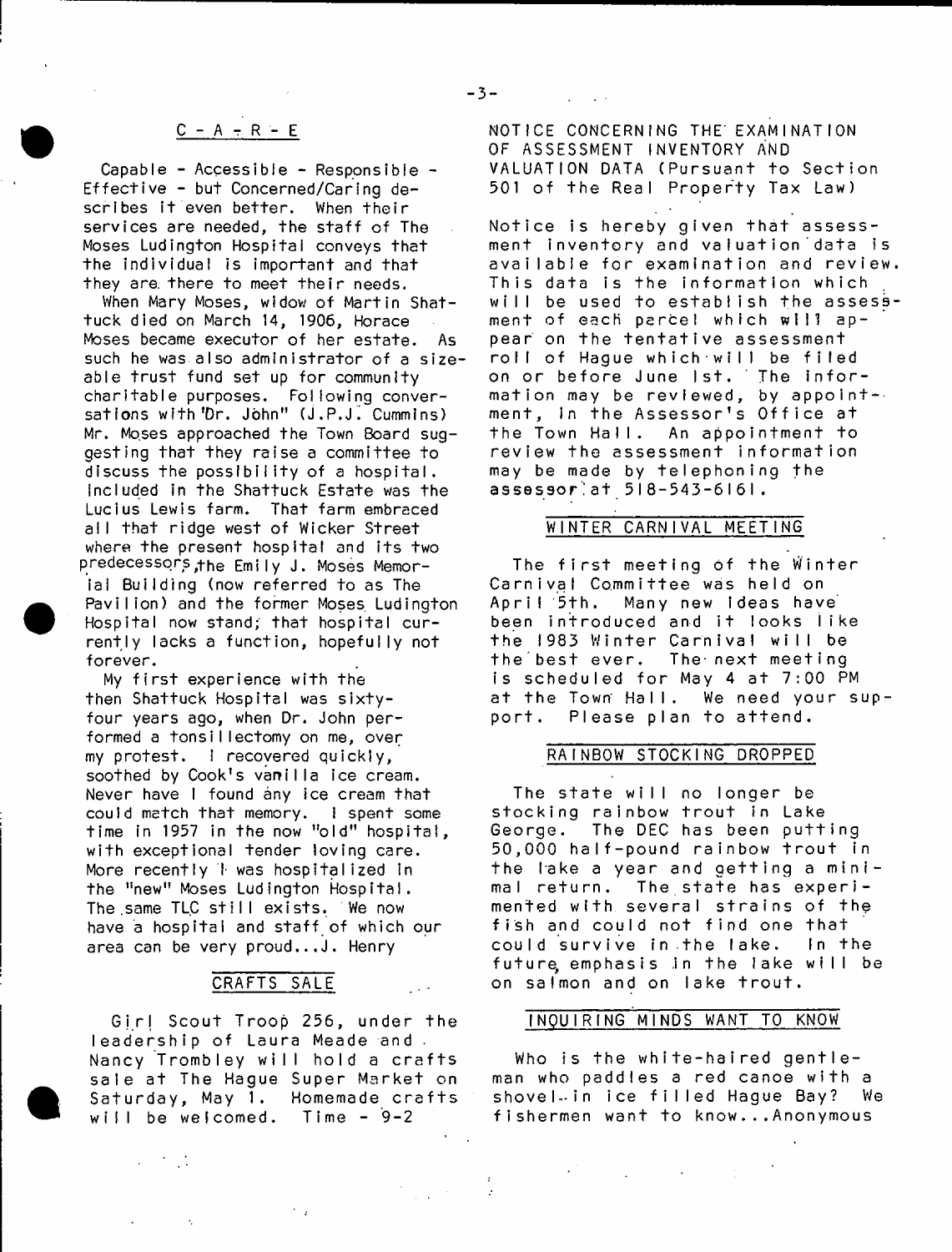## GYPSY MOTHS

May is the month that the gypsy moth eggs begin to hatch. The buff co lo re d egg masses, oval in shape,-' and  $l$  to  $2$  inches long may be found  $\ddot{\phantom{a}}$ exposed on tree trunks or the undersides of branches, under barks or • r o c k s , on b u i l d i n g s , v e h i c l e s , o r rubbish. These masses can be scraped into a can containing kerosene or alcohol which will kill the eggs. Each cluster contains an average of 400 to 600 eggs.

Male caterpillars go through 5 development-size changes and the female  $6.$   $75\%$  of all foliage eaten is consumed in the last stage, which occurs from mid-June to mid-July. The caterpillars are now  $1\frac{1}{2}$  to  $2\frac{1}{2}$  inches long, hairy, grayish in color, yellow markings on the head and a double row of colored spots along the back; the 1st 5 pairs are blue and the remaining 6 pairs are brick red. At this stage, spraying has little effect, but they can be killed by scraping them into a container of water containing a drop or 2 of dish detergent...AC

#### SPRING SPORTS

The following students from Hague are participating in the spring sports program at Ti Hi:

| VARSITY BASEBALL - Arthur Beiden |
|----------------------------------|
| JV BASEBALL - Tim Denno          |
| Dan Belden                       |
| " TRACK - Mike Meola .           |
| GIRLS' SOFTBALL - Tina Belden    |
| .Katie Laundree                  |
| GIRLS' TRACK - Jennifer Belden   |
| Lynn Coffin                      |
| Lisa Coffin                      |
| Lisa Capone                      |
| Pam Dunklee                      |
|                                  |

## WEATHER OR NOT

Yep, sure was a doosie of a month. March 28 saw a wind chill of  $-34^{\circ}$ F. at Gore Mt. Ski Area, and the roar of the lion held right into April. April 6 saw 2 in. of snow while NYCIty got  $12$  in. Then came the rain on April  $17 - 2$ .1 in. The ice broke up the next day. All ice was gone on' Tuesday the 20th with North Pond still frozen solid. The days are now getting longer and warmer. Heating degree days for the season are now  $7165$ , a  $602$ degree day difference above last year, with 568 this month. Water temperature at the 18 in. level is now  $42^{\circ}$  F..

Well, my garden is ready to till and by May 10 1 should have my peas and lettuce in. Plant your rows far enough apart to allow for easy weeding later. Rotating your soil will also kill off many of the weeds before planting. With water levels up, the weekend of May I should be great for the Hudson Whitewater Derby. Why not try something fun and take a rafting trip down the Hudson<sub>'</sub> in May! Hope you all are stocking up on next year's firewood, as it should have 6-8 months to dry. Remember green wood spiits easier and will dry faster. Happy timbering, EIoc SaIguod

NORTH CREEK SKI CORPORATION has received an APA permit to construct a \$50 mi I I ion- mountain and base viilage ski resort in the town of Johnsburg, Warren County, near Gore MountaIn.

HIGH WATER' and 20-25 mph NORTH WINDS on the 27th and 28th gave a pounding to waterfronts in its path.

## HONORS FOR THIRD TERM

Congratulations to the following Hague students for attaining high scholastic standing: FIRST HONORS: Kathy Hudak, Rudolph Meola, Lynn Wheelock SECOND HONORS: Lisa Andreassen, Jennifer Belden, Timothy Strum

\_4-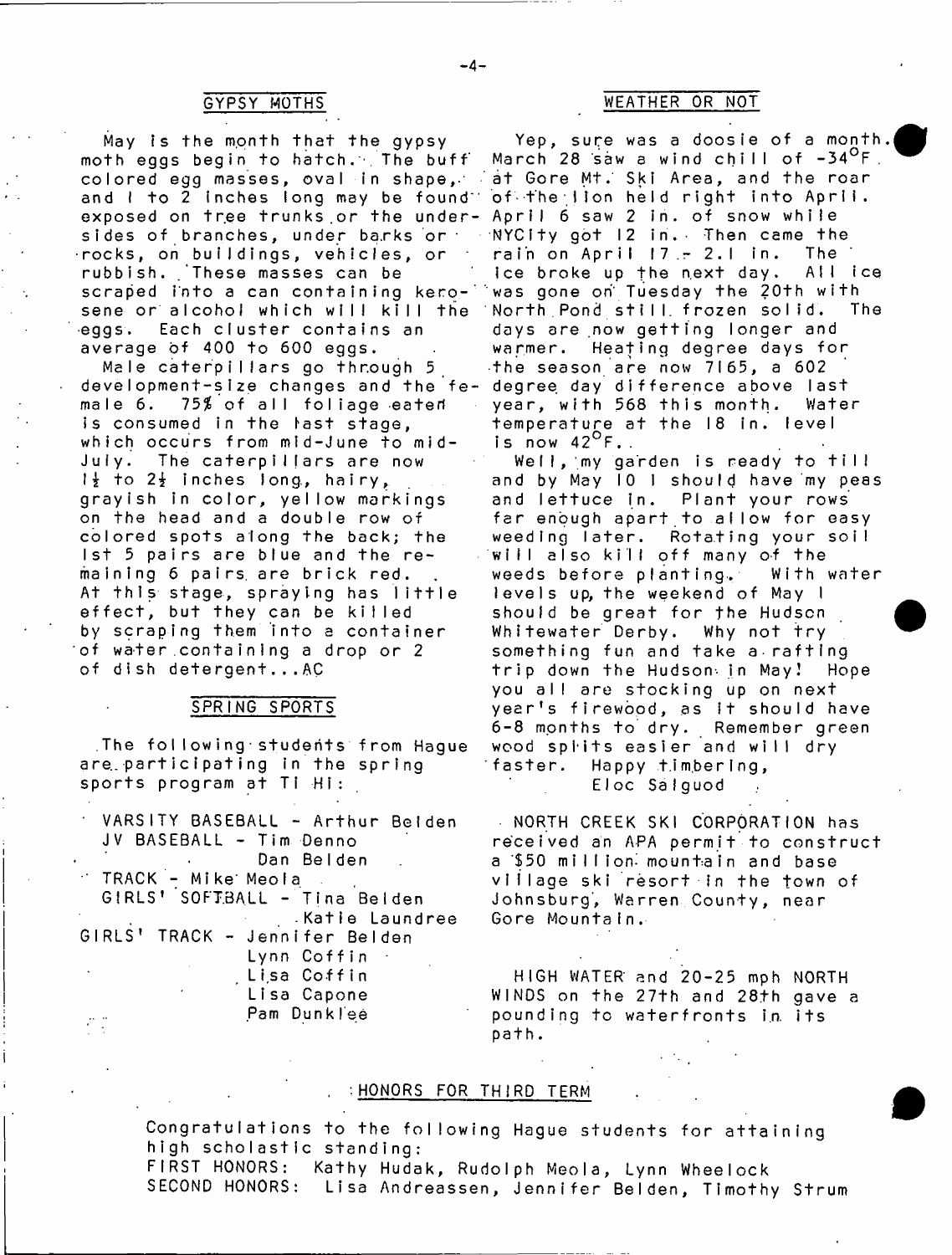Supervisor Bolton said that in order for locals to have their own police officer carrying firearms, the officer must successfully complete a 32 hour training course at the expense of the community. No money was budgeted for this since the mandate came after the budget to let the local assessors use the former police car while conducting duties of assessing. Since assessors are paid  $20<sup>c</sup>$  a mile for the use of their own cars, this has reduced the cost of mileage to the town.

George Shoemaker, president of the Hague Fish & Game Club requested that the Club's building and grounds be granted tax exempt status since they are a non-profit organization.

Frank Swinton has been appointed Dog Control Officer for the remainder of the year.

Two roads, Baker Flat Rd. and F orrest Lane are being designated "qualified abandonment". The Town will still own the roads but will no longer maintain them.

#### FOREST FIRE IN HAGUE

Fire destroyed approximately 200 acres of woodland on Sunday, April 18 on De-Larm Mountain. It started as a grass fire resulting from a chain saw which was operated by.Rollin DeLarm. The barn on the DeLarm farm was completely destroyed but the firemen were able to save the house. Fire Chief Tom Stull summoned Mutual Aid and Forest Ranger William Houck of Brant Lake directed 80 firefighters from Ticonderoga, Chilson, Bolton and Hague. Some men used Indian water tanks to put out flames and a DEC he licopter used water from a nearby pond to help bring the fire under control aT 5 p.m. WARNING: Breezes and dry grasses make this the grass fire season. PERMITS MUST BE OBTAINED FROM THE FOREST RANGER TO BURN ON ONE'S PROPERTY.

\*\*\*\*\*\*\*\*\*\*\*\*\*\*\*\*\*\*\*\*\*\*\*\*\* **Cathy** *Santaniello has been elected secretary of the Hague Chamber of*

*Commerce* **.**

### HAGUE TOWN BOARD HAGUE HISTORICAL SOCIETY

was passed. The board also decided Bob Cole will speak on how the Astors made HHS held its first meeting since December. Rev. Van Vliet, president, presided; 30 present. Mrs. Laura Meade made three, suggestions to spur young people's awareness of local history; a scavenger hunt for young people to locate areas of interest; a boat ride, pointing out famous spots; a demonstration of crafts. On May 19. their money.

#### CETA JOBS

A CETA representative will be at the Ticonderoga High School on Wed. May 12 from  $I$  to 2:30 pm and at the Hague Town Hall on Wed., May 26 from 3 to 5 pm to interview applicants for the CETA Summer Youth Employment Program. Applicants for this program must be between the ages of 14 & 21, residents of Warren County, and • have low family income.

Applicants should bring the following to the interview; a completed application, proof of age and residency, (working papers if under 18) and proof of household income for the past 6 months.

Other Warren Co. residents of working age who would like to apply to other CETA programs are also invited to do so on May 26 at the Hague Town Hall. These applicants should bring a' completed application, proof of residency and household, income for the past 6 months.

Applications and eligibility check lists may be picked up at the Hague Town Hall or at the Ti High School Guidance Office.

Anyone having questions regarding these programs should call the CETA office at 761-6390, or Town Hall at 543-6161.

...C. Rancourt

#### ROADS CLOSED

Fly Brook Road and Battle Hill Road by the 7-Up Bidg. where it joins Fly Brook Rd. will be closed to ALL vehicles from May I to june 15th during the mud season.

#### STREET LIGHTS

The elimination of some of the Hague street lights has resulted in a  $31.5%$ savings in kilowatts used.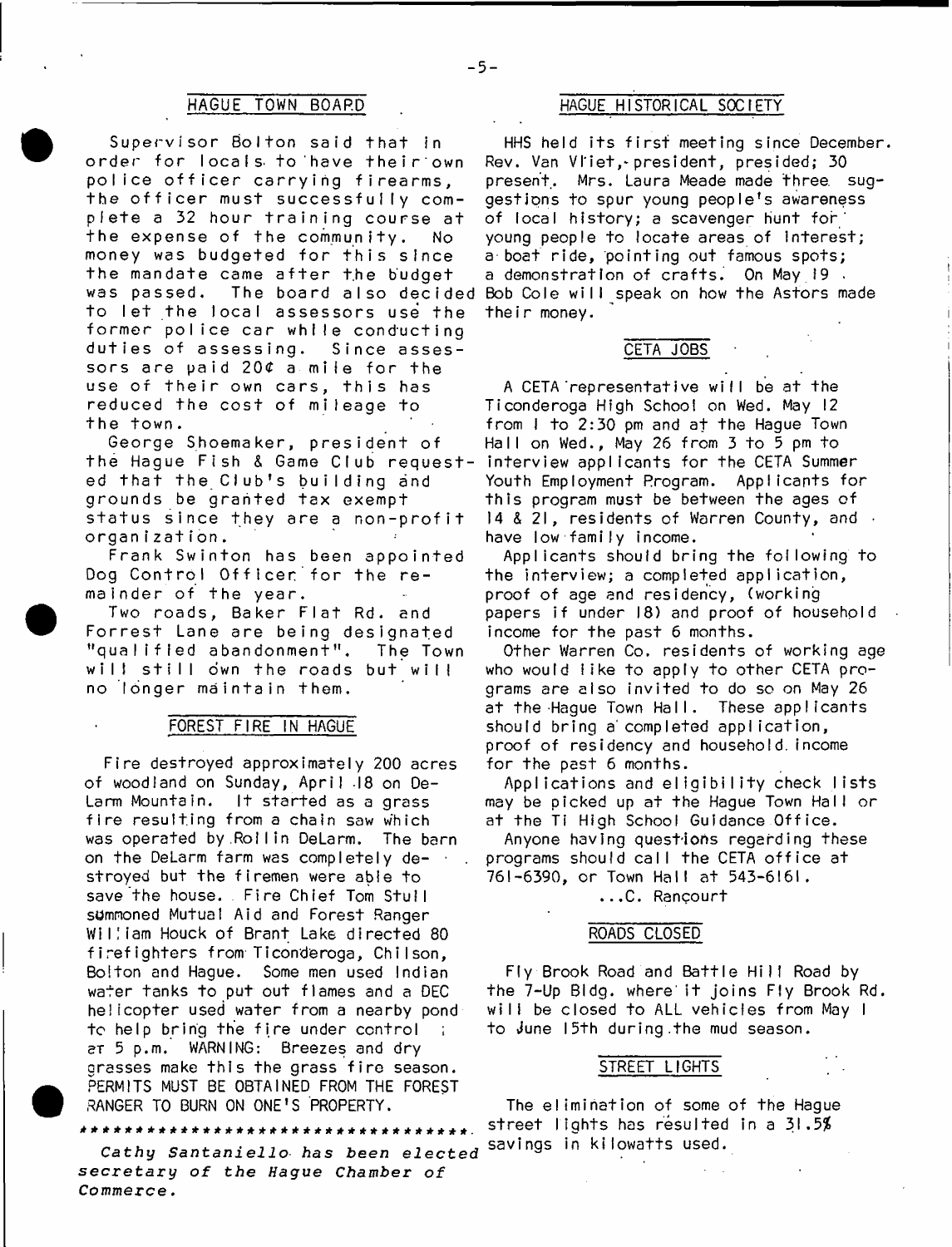### TRASH BASH

An organizational meeting will be held on May 3 at 7:30 pm in the Haque Town Hall for the Trash Bash. This annual event is sponsored by the Town of Hague, the Hague Youth Comm., and the Hegue Highway Dept, with help from the Girl Scouts.' The Trash Bash will take place on Sat., May 8 from 9:30 am until 12:30 pm. Volunteers of all ages should meet in front of the former Hague school for specific assignments. This is a fast and fun way to get rid of the litter in our community. Call Agnes Watts at 543-6598 or Dan Belden at 543-6500 for more Information. A picnic for the volunteers will be held on' June 12.

Agnes Watts announces bowling for ages 7 and up. Call her to sign up.

## HELP WANTED ·

It's that time of year again when we publish our summer jobs list. If you have a skill or service to offer, such as baby sitting, lawn work, painting, teaching, etc. etc., please write to The Hague Chronicle before May 20. We will also publish services needed.

#### **ENCON**

Last month EnCon reported to us the deer kill for the past year. This month we received the people kill; For your information, the  $10$  year average for 1971-80 was 8.9 people. 1981 produced 6 fatalities.

#### CHURCH WOMEN UNITED

May Fellowship Day will be held on. May 7 at the First United Methodist Church. Luncheon.will be served at 12 noon, followed by the installation of officers and the worship service. The price of the luncheon is \$5.00. Rev. Joyce Giles will be the speaker.

#### SCHOOL BOARD NEWS

Harvey and Catherine Allis Moses Educ a tio n a l Fund has been e sta b lish e d to be \*#\*\*\*#\*\*#\*\*\*##\*#\*\*\*#\*.####\*\*\*#\*\*\*#\*\*\*\*\*##\*\* used for ongoing scholarships to be awarded to graduating seniors of Ti  $\, \cdot \,$  High School.

The proposed budget hearing will beheld on May II at 7:00 In the school

cafeterla. The budget is up about  $$154,000$  over last year, a projected increase of about  $4\frac{1}{2}\frac{3}{2}$  to the taxpayers.

 $-6-$ 

#### BASS TOURNAMENT

The NY&.B.AiS.S. Federation will hold the first of its open qualifying tournaments at Hague over the June 25, 26,  $& 27$  weekend. Over 100 boats are registered. The Haque Chamber of Commerce is sponsoring this event in .cooperation with the Warren Co. Dept. of Tourism. A total of \$2,000 in prize money will be awarded.

#### ENERGY BENEFITS

Additional weatherization funds and an extra benefit payment to elderly heads of households (60 yrs. of age & over) whose, energy costs are 30% or more of their income are now available. The Office for the Aging will be the only certifier processing applications for the additional benefit for the elderly. The amount of the additional benefit will be equal, to the eligible household's original, benefit amount.

The applicant or an authorized representative must apply in person at the Hague Town Hall on May 5, 1:30 to 2:30 pm. For additional information call"the Supervisor's office at  $543-6161$ .

### FREE CHEESE

On May 5 from  $1:30$  to  $2:30$  pm at the Town Hall free cheese will be available to eligible citizens. The Office of the Aging will distribute cheese to those over 60; if you were eligible once, you will be eligible again. Community Service Agency will process applications for those under 60. Applications are available now at the Town Hall.

#### RESTRAINING SEATS

The law requiring restraining seats in cars for children under five has been revised to read children under four. Fines are being levied on those who do not comply.

Ņ People with money to burn will easily find people to tend the fire.

 $\mathcal{L}^{\mathcal{L}}(\mathbf{z})$  . Then

**Contractor**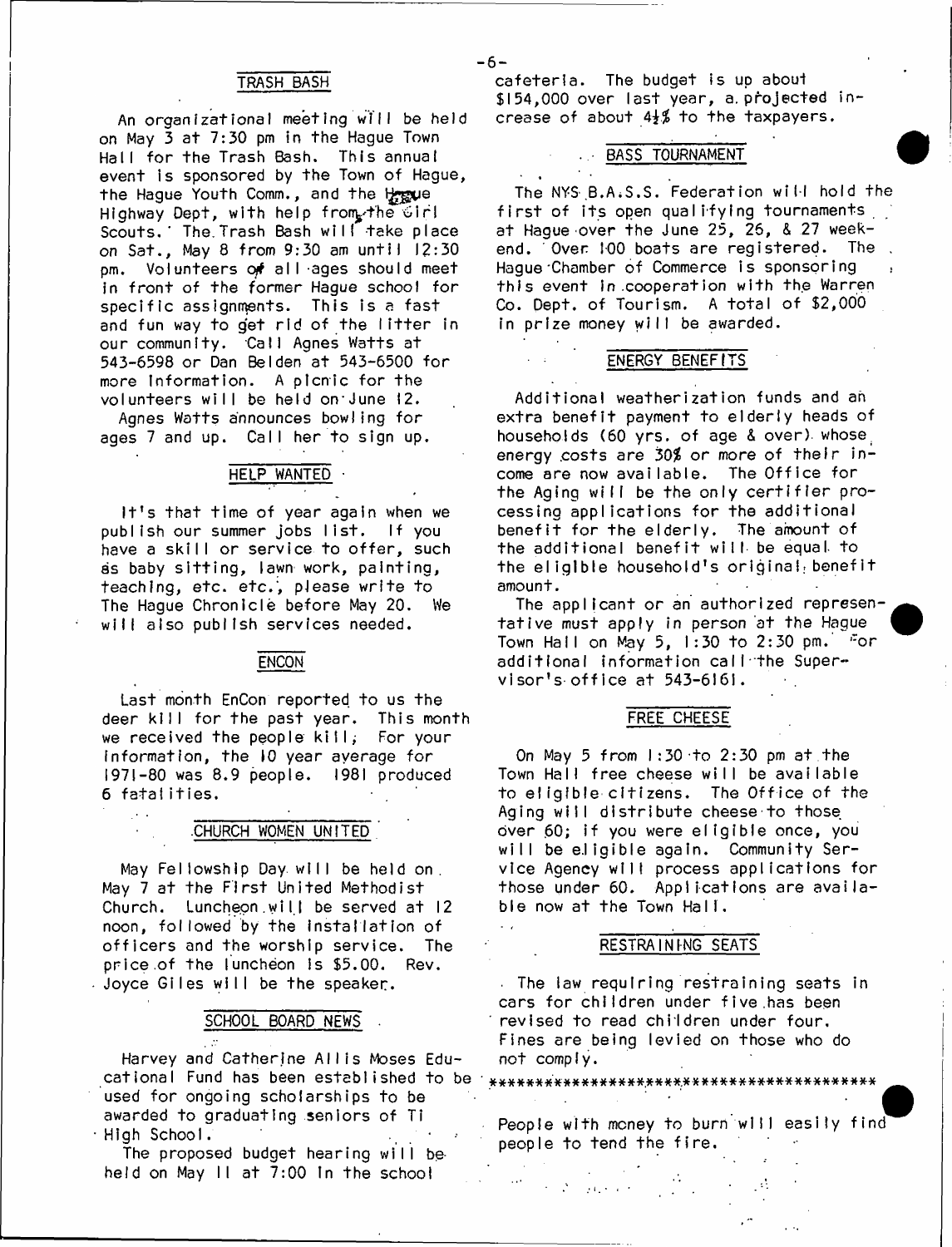- BORN A son,- David, to Kathie and Chuck McKirdy of Chicago and Sabbath'Day Point. Grandmother, Eleanor McKirdy of Glens Falls and Sabbath Day Point.
- BORN A daughter to Mr.  $\delta$  Mrs. Ruben Monroe, Brant Lake. Grand $f$ ather - Ray Monroe
- DIED Livingstone T. Goodman of Arlington, Va. . (Formerly of Silver Bay) on January 31.
- DIED Donald Knowlton of Middlebury, Vt. and Silver Bay, on March 19.
- DIED Reid P. Elethorp, Montgomery, Al, a native of Hague, on March 21.
- PATRICK VISCARDI, son of Judge & Mrs. Dominick Viscardi of Haque and Ticonderoga, a freshman at Dartmouth College, was cited by a professor of Mathematics for outstanding academic achievement during the past term. -
- RETIRED Raymond Laundree, Hague, and Frances (Brannock) Newhall, both former teachers in Hague will retire on July I from the Ticonderoga School System.

## SPRING 1982

The change of seasons, people want A tropicisle, no, never Cold star-lit nights, long summer days One could rave on forever.

The moon is full, the ice is gone Oh Joy all nature's singing Now morthward to this beauty spot Old friends and birds are winging.

But pause a moment, winds still howl Skies darken with our worries Forget the Vernal Equinox We stand KNEE DEEP IN FLURR1ES.. .MB

## SOUNDINGS OFFICIAL ICE-OUT-TIME.

 $-7-$ 

Supervisor Dick Bolton declared that the ice officially left the lake on April 20 at  $4:31$  pm. Hestated that when a boat can travel from Ti to Lake George Village is the criteria used to determine the official ice-out time.

#### MARINAS & DOCKS

Mike White, secretary of the Lake George Park Comm., attended the . 4/2 Planning Board meeting to clarify the rules regarding marina applications. Marina means,"any waterfront facility which provides accommodations or services for vessels by engaging in any of the fol- $\times$  lowing: the sale of marine products or services; the sale, lease, rental, or any other provision of storage, wharf space, or mooring for vessels not registered to the owner of said facility, a member of the ownerr's immediate family, the owner or lessee of the immediately adjoining upland property, or members of their immediate families, or an overnight guest on said property." By EnCon's definitions, if you allow a friend to moor or tie up a boat at your waterfront property, you are a marina and need a permit. There is no fee for this permit and it can be obtained by writing to: Lake George Park Commission, Box 2020, Warrensburg, NY 12885.

At a L.G.A. meeting of 4/21 Mike reported that to date, 1,637 dock registrations have been processed, 203 are pending due to incomplete applications, 251 marinas, and 342 state docks for a total of 2,433 registrations. The plastic registration plates will be mailed to non-residents in early May and the residents will receive theirs in early June. Mike also stated that the date for submitting dock applications has been extended until August I, 1982, but to date, we have received no official notification on this extension.